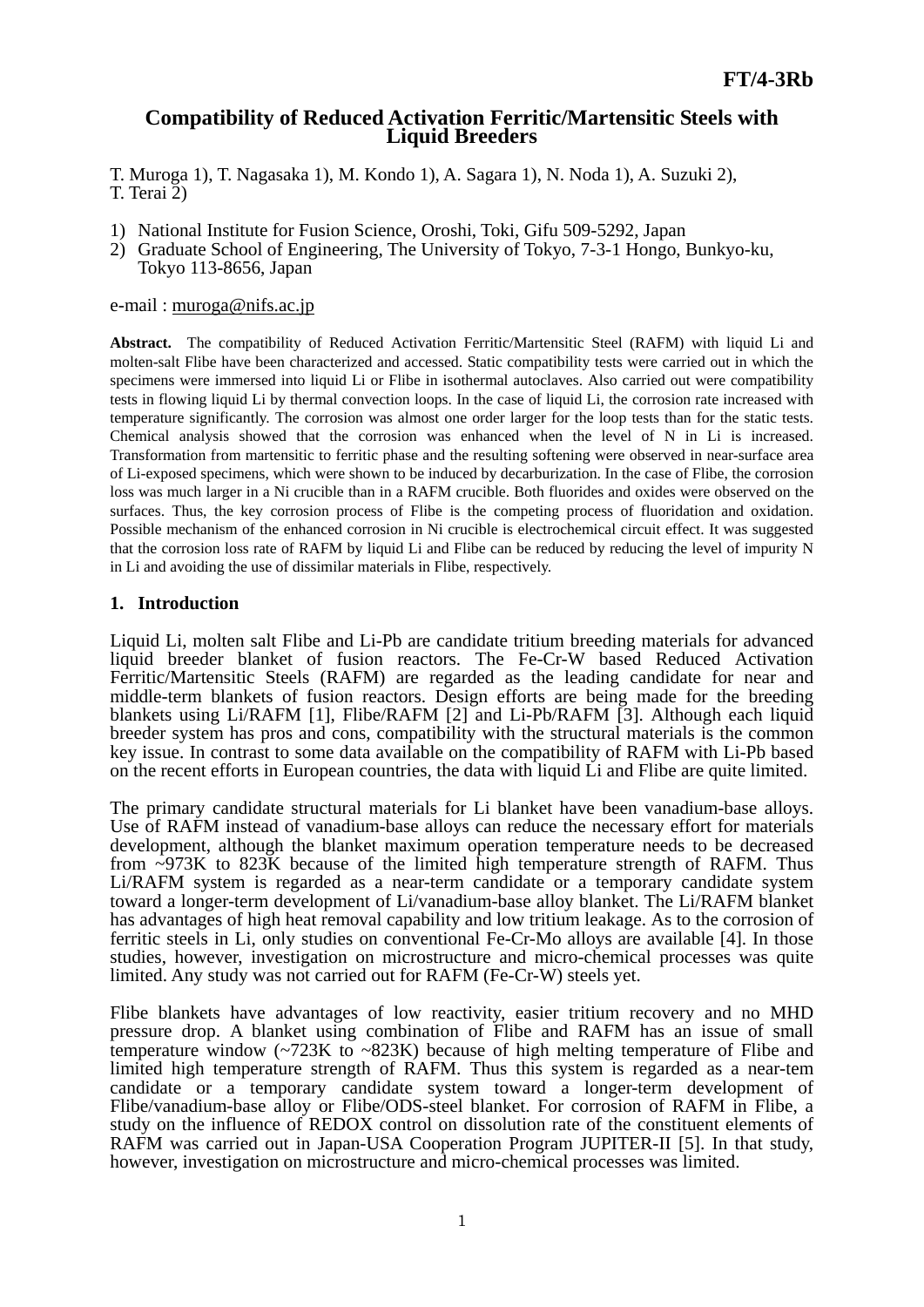

*FIG. 1. Apparatus used in the present study.*

The upper limit of the operation temperature of RAFM has been defined as ~823K based on their high temperature strength. However, in this evaluation, compatibility with breeding materials was not taken into account, which could further limit the operation conditions. Evaluation of advantages of liquid Li, Flibe and Li-Pb systems is also necessary from the compatibility viewpoints.

Characterizations of the corrosion process have been carried out in National Institute for Fusion Science (NIFS) or by NIFS-University collaborations for RAFM/Li [6] and RAFM/Flibe [7] combinations. The purpose of this paper is to characterize and access the compatibility of RAFM with Li and Flibe in comparison with the reported Li-Pb data [8] for investigating feasibility of the RAFM/liquid breeder blankets.

# **2. Experimental**

Specimens used in this study are Fe-9Cr-2W based RAFM steel (JLF-1:JOYO-2-HEAT) normalized at 1323K for 1 hr

and tempered at 1053K for 1 hr. Static compatibility tests were carried out in which the specimens were immersed into liquid Li or Flibe in isothermal autoclaves. Also carried out were compatibility tests in flowing liquid Li and Flibe using natural convection loops. The apparatus of the present study is schematically shown in Fig. 1. The size of JLF-1 specimens used was 26x5x0.25 mm and 15x10x1 mm for Li and Flibe tests, respectively.

Static exposure experiments to liquid Li were carried out in a Mo cup with Mo specimen *TABLE 1. Summary of the experimental conditions*

| Melt         | <b>Test Method</b>      | Temperature (K) | Exposure Time (h) |
|--------------|-------------------------|-----------------|-------------------|
| Li           | Static (Mo cup)         | 773             | 250               |
|              |                         |                 | 750               |
|              |                         | 873             | 100               |
|              |                         |                 | 250               |
|              |                         |                 | 750               |
|              |                         | 973             | 100               |
|              | Loop (316SS)            | 773/673*        | 250               |
|              | Loop (410SS)            | 753/633*        | 100               |
| <b>Flibe</b> | Static (JLF-1 crucible) | 823             | 2000              |
|              | Static (Ni crucible)    | 823             | 2000              |

\*hot-leg/cold-leg, nominal temperatures measured at loop exterior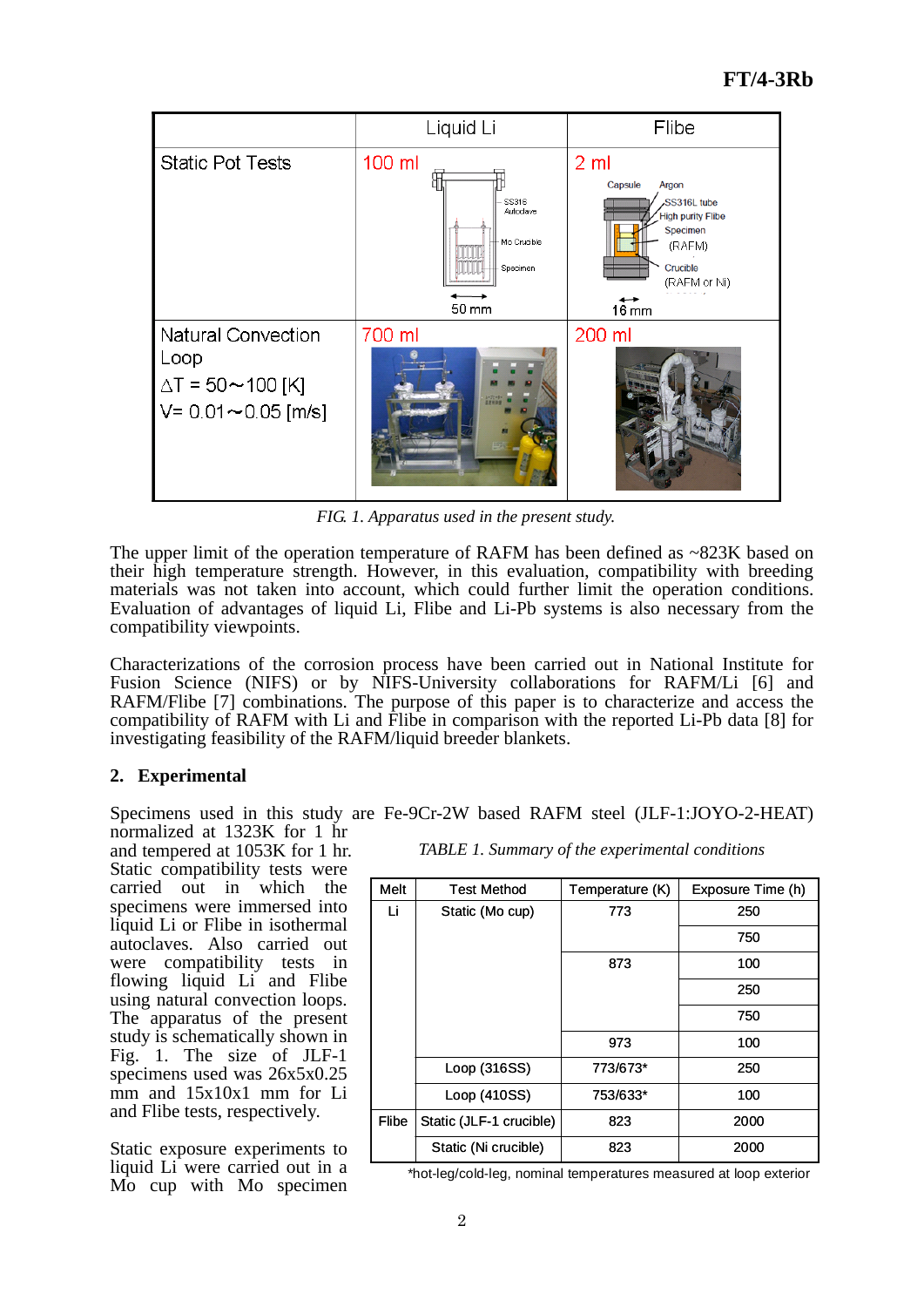holders, which were placed in a stainless steel autoclave. The detail of the static test facility was introduced in the previous paper [6]. In the case of Flibe, crucibles made from the JLF-1 and pure Ni were prepared. The size of the crucibles was 20 mm in outer diameter, 30 mm in height and 2 mm in wall thickness. A coupon specimen and 3-4 g of the Flibe was set into each crucible and were sealed in a stainless steel (SS304) capsule filled with high purity helium. High purity commercial Li (99.9% wt with the nominal N impurity level of 40ppm) and the Flibe (Fe, Cr, Ni  $\lt$  10ppm) purified by HF gas and H<sub>2</sub> gas injection at 873 K were used for the exposure tests.

Exposure tests in flowing Li were carried out by two thermal convection loops, which were made of SS316L and SS410 stainless steels, and the both loops consisted of a loop pipe, a Li tank and a heating system. The detail of the SS316 loop was reported elsewhere [9]. The estimated flowing velocity in the loops was  $\sim 0.05$  m/s. During the corrosion tests, the operating temperatures for the loop system were divided as: hot-leg region (753~773 K) and cold-leg region (~673 K). Specimens were fixed by Mo wires at each position. The impurity level in Li in the loop tests was expected to be comparable with the static experiments because of the similar preparing procedure. After exposure, liquid Li was drained away from the loop. Exposure in flowing Flibe was also carried out using a thermal convection loop with SS316. The examination of the specimens is remaining to be carried out, and thus the results are not reported in this paper. The experimental conditions are summarized in Table 1.

After the exposure to Li, the specimens were cleaned with water. After exposure to Flibe, the remaining Flibe on the specimen surface was dissolved and removed by a LiCl-KCl mixture.

The examinations of the specimens after the exposures were carried out for weight loss measurements by Electro-Balance with the accuracy of 0.1mg, surface morphology and composition by Scanning Electron Microscope (SEM) equipped with Energy Dispersive X-ray Spectrometer (EDS) and X-ray Photoelectron Spectroscopy (XPS), microstructure by Transmission Electron Microscope (TEM), and hardness by Vickers Hardness Test Machine.



*FIG. 2. Surface microstructure of JLF-1 before and after the exposure in static Li and Flibe.*



*FIG. 3. Cross sectional microstructure of JLF-1 before and after the exposure in static Li and Flibe.*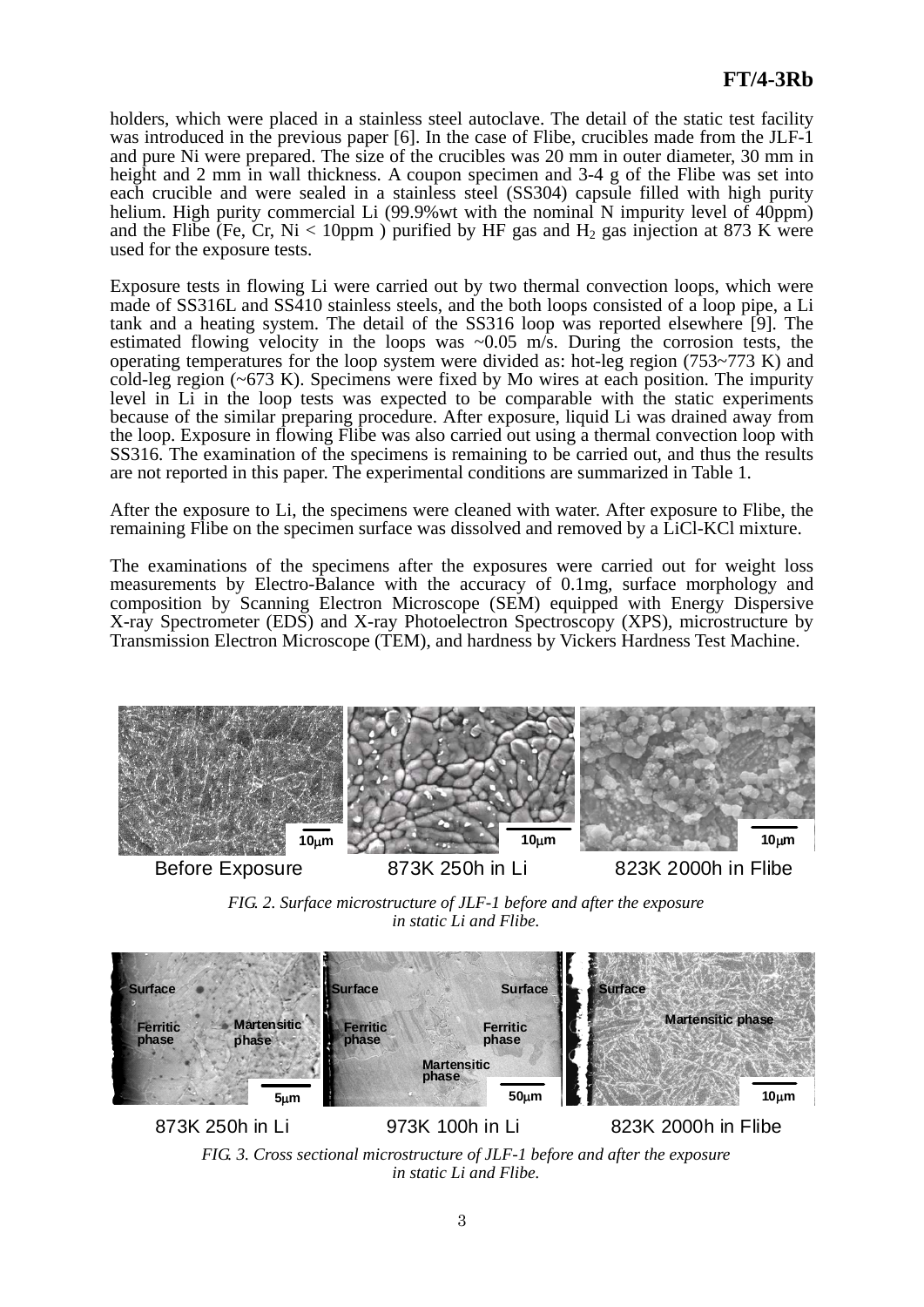

823K 2000h in Flibe

*FIG. 4. EDS compositional depth profiles of JLF-1 after exposure in static Li and Flibe. The areas near the surfaces are emphasized by the squares.* 

#### **3. Results 3.1 Microstructure**

Fig.2 shows surface microstructural images of JLF-1 before exposure, after exposure in Li at 873K for 250h and in Flibe at 823K for 2000h. Before exposure, martensitic lath structure, grain boundaries and precipitates were observed. After exposure in Li, lath structure and precipitates disappeared. After exposure in Flibe, the surface was covered with corrosion products. Low angle XRD showed that they are fluorides (FeF<sub>2</sub>,  $CrF_2$ ) and oxides (Li-Fe-O system or BeO). The remarkable change in Li-exposed specimens shows that the martensitic phase changed into ferritic phase.

Fig.3 is the cross sectional images of JLF-1 after exposure to Li at 873K for 250h and at 973K for 100h, and to Flibe at 823K for 2000h. The thickness of the ferritic phase was approximately 5  $\mu$ m after exposure to Li at 873K and ~100 $\mu$ m at 973K, indicating strong temperature dependence. No phase change was observed by exposure to Flibe at 823K.

# **3.2 Composition and hardness change**

Fig. 4 compares the depth distribution of Fe, Cr and W levels in JLF-1 measured by SEM-EDS line scanning for the cases of exposure to Li and Flibe. Depletion of Cr near the surface was commonly observed for the both cases. However, W near the surface behaved differently, e.g. depleted in Li and enriched in Flibe.

The chemical analyses of the specimens after exposure to Li are listed in Table 2. Significant depletion of carbon at 973 K implies that the drastic phase change observed at 973 K is due to the loss of carbon from the martensitic phase. Change of other elements was small. In some cases, Li was sampled after the tests for chemical analysis. The results showed that the N level in Li after the test at 873K for 250h and 972K for 100h is 60 and 630 wppm, respectively.

|                 | $\mathcal{C}_{\mathcal{C}}$ | Cr   | W    | N    |
|-----------------|-----------------------------|------|------|------|
| Before exposure | 0.09                        | 8.92 | 2.00 | 0.01 |
| 773K 250h       | 0.09                        | 8.80 | 1.95 | 0.01 |
| 873K 250h       | 0.09                        | 8.83 | 1.93 | 0.02 |
| 973K 100h       | 0.03                        | 8 88 | 1.95 |      |

*TABLE 2. Chemical analysis of the specimens after exposure to Li in static tests. (wt%)*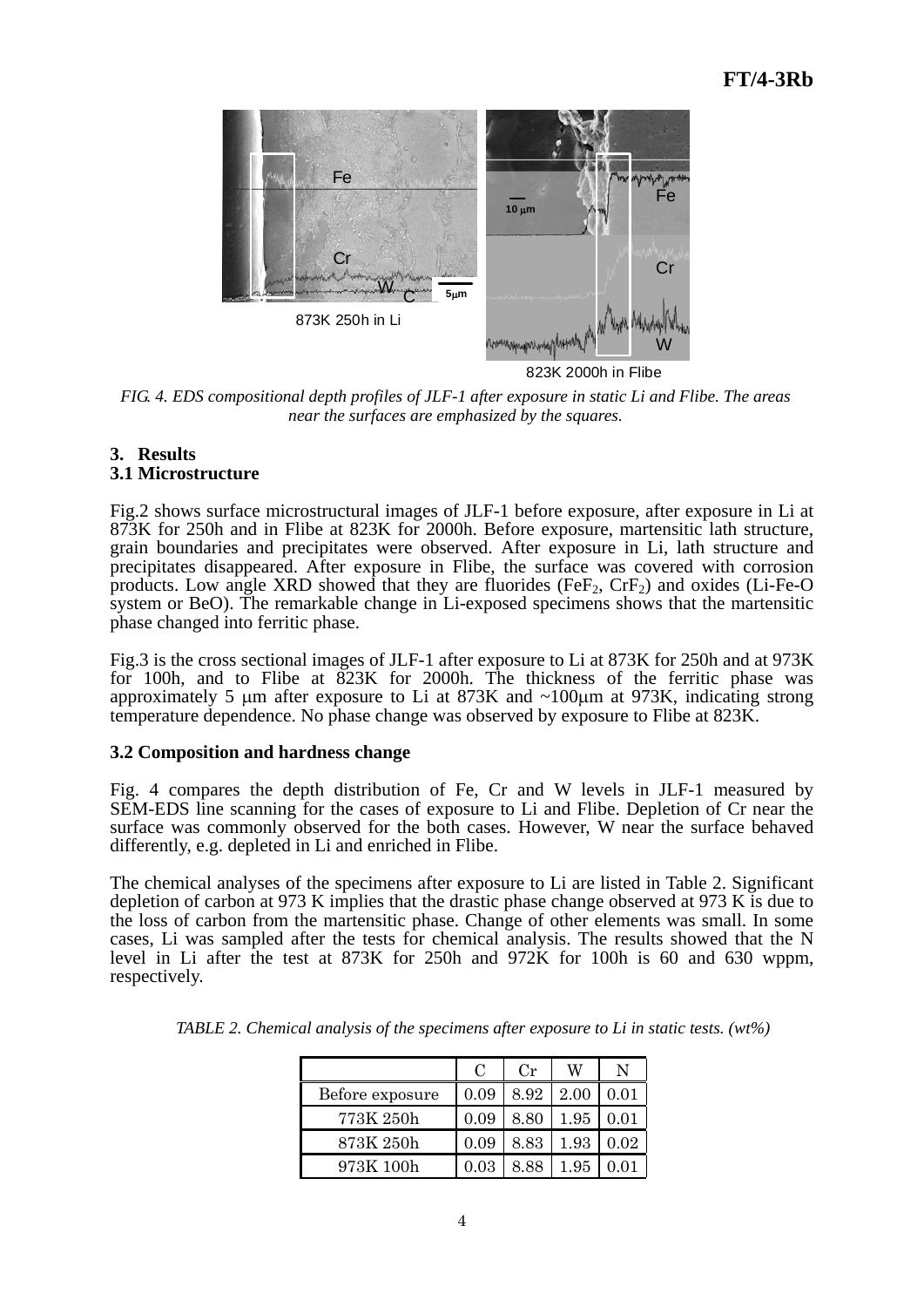

*FIG. 5. EDS mapping of Fe in solidified Flibe near the JFL-1 specimen and the Ni crucible after an exposure at 823K and 2000h.* 

Fig. 5 is an EDS mapping of Fe in the solidified Flibe near the JFL-1 specimen and the Ni crucible after an exposure at 823K and 2000h. Segregation of dissolved Fe at line defects in Flibe and the surface of Ni crucible was detected, indicating that Fe transferred from the specimen to the crucible.

Fig. 6 shows cross sectional distribution of Vickers Hardness after exposure to Li and Flibe. In the case of Li, softening near the surface was enhanced with the increase of the test temperature. The depth of the softening at  $973K (100-120 \mu m)$  is close to the depth of the phase transformation shown in Fig. 3. More softening took place by the loop tests than the static tests. Only coarse data are available for Flibe showing no significant softening near the surface. The systematic difference in the bulk hardness between Li-exposed and Flibe-exposed specimens seems to be due to the difference in the applied load (10g for Li and 50g for Flibe) for the evaluation.

## **3.3 Corrosion loss**

Fig. 7 summarizes the corrosion loss measured in the present experiments as a function of the exposure time. Fig. 7 shows that the corrosion by Li increased with the temperature and more corrosion occurred in the flowing loop test than the static test at the identical temperature. Also shown in Fig. 7 is much higher corrosion rate by Flibe in Ni crucible than in JLF-1 crucible. Fig. 7 includes the corrosion rate contour lines.

# **4. Discussion**

Past experiments proved that the non-metal impurities, especially N, have a strong impact on the corrosion behavior of Li by forming binary or ternary compounds [10]. This could



*FIG. 6. Depth distribution of Vickers hardness.*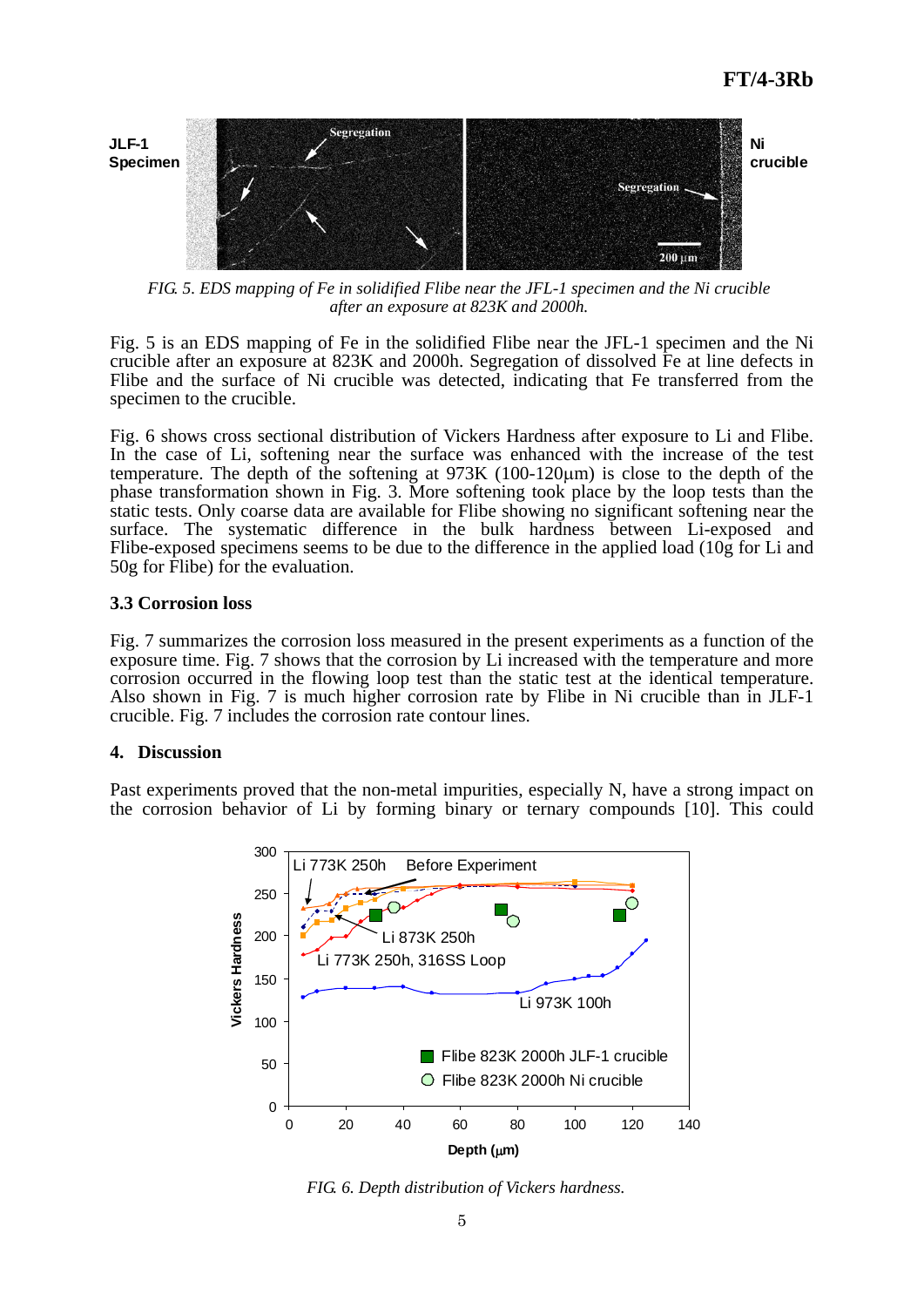

*FIG. 7. Corrosion loss as a function of the exposure time in the present experiments.*

significantly increase the solubility of many elements in Li, such as Fe and Cr by the chemical equations: [11]

|  | $2Li_3N + Fe$ = $Li_3FeN_2 + 3Li$ | (1) |
|--|-----------------------------------|-----|
|  | $5Li_3N + Cr = Li_9CrN_5 + 6Li$   | (2) |

Therefore, N is highly suspected to cause the weight loss. It was reported that the impact of N was limited when N level is lower than 100ppm [11] but the corrosion drastically increased with the increase of N concentration [10]. In the present experiment, level of  $\overline{N}$  in Li was much higher at 973K than that at 873K. The possible chemical reactions by eqs. (1) and (2) may strongly promote the dissolution of alloy elements at 973K.

The weight loss per unit area of the specimen,  $\Delta m$ , equals the amount of dissolution of the alloy elements to Li and is expressed as:

$$
\Delta m = VCs/S \tag{3}
$$

where V is the Li weight, (46g in the present static tests), Cs is the concentration of alloy element in Li and S is the specimen surface area contacting Li  $(2.9 \times 10^{-4} \text{ m}^2)$  in the present study).

In the present study N level in Li was 60wppm after exposure at 873K. Assuming that all the N reacts with Fe following the equation (1), 119wppm Fe will dissolve into Li. The concentration of Fe in Li will then be  $Cs1=60g/m^3$  (119wppm). On the other hand, the solubility of Fe and Cr in Li at  $600^{\circ}$ C is  $16.0$ wppm  $(4appm)$  and  $14.6$ wppm  $(4appm)$ , respectively, at 873K [12]. If Fe and Cr dissolve in Li independently to the solubility limit, the total concentration is calculated to be  $Cs2 = 15g/m^3$  (16.0+14.6=30.6 wppm) assuming no reaction with N. The weight loss of the specimens can be predicted using eq. (3) and Cs1 (N-Reaction Model) or Cs2 (Solubility Model). The same procedure can be taken for the case of 973K, 100h using the solubility data and the measured N level (630 wppm).

Fig. 8 shows the relation of the measured and the predicted corrosion loss by exposure to Li. The fact that the prediction with the N-Reaction Model agrees with the measurements much better than that with the Solubility Model suggests that the dissolution of the alloy element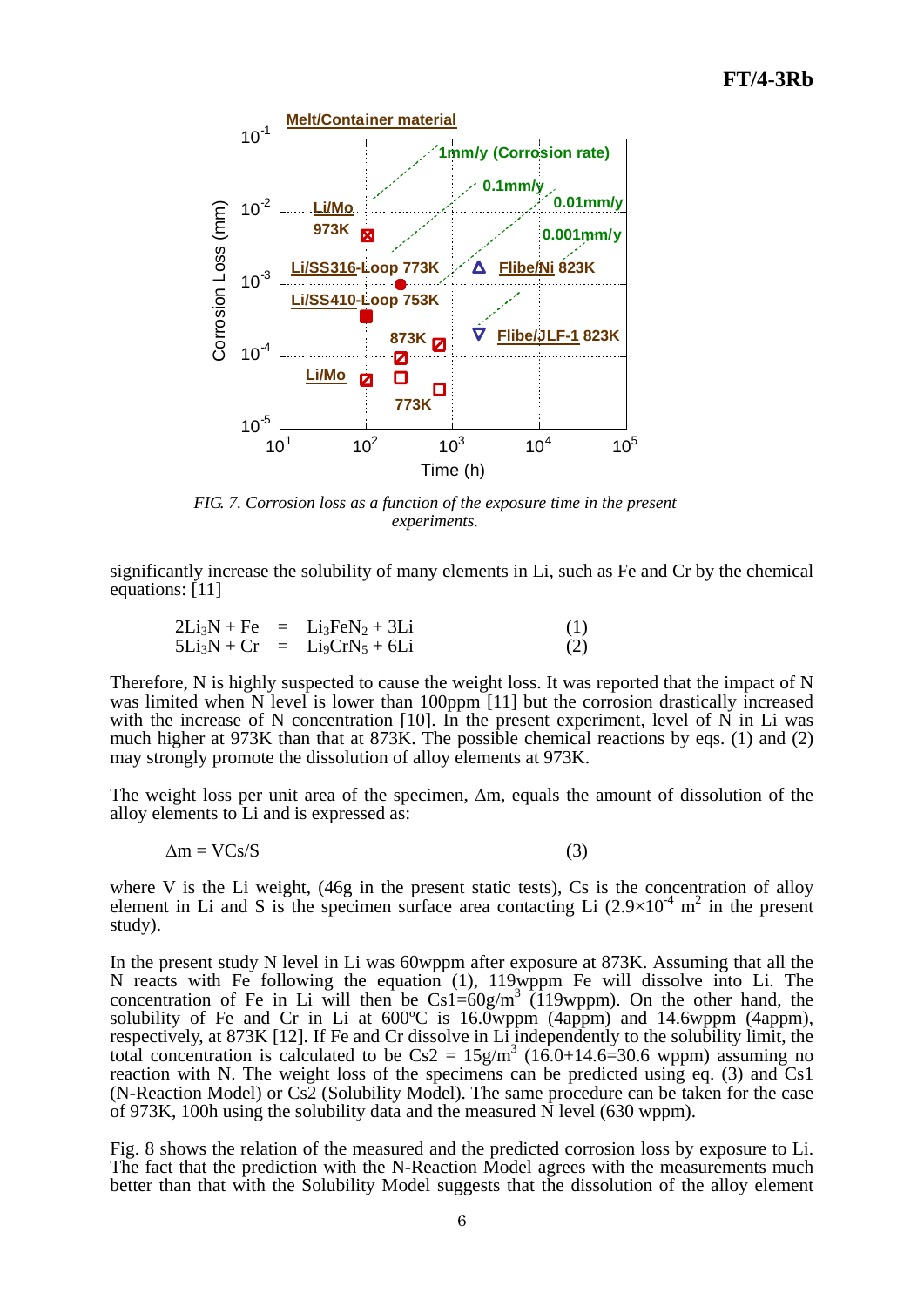

*FIG. 8. Relation between the measured and the predicted corrosion loss of JLF-1 by exposure to Li*

was induced predominantly by the reaction with N in Li. Therefore it was suggested that the corrosion loss rate of RAFM by liquid Li can be reduced by reducing the level of impurity N in Li.

The key corrosion process of Flibe is the competing process of fluoridation and oxidation. In Ni crucible, weight loss was enhanced by one order compared with that in JLF-1 crucible. In the test with Ni crucible, Fe precipitation occurred on the Ni crucible as shown in Fig. 5. Thus Fe transferred from JLF-1 plate to Ni crucible surface through Flibe.

Possible mechanism for the enhancement of the weight loss and the precipitation of Fe on the surface of Ni crucible is electrochemical reaction among JLF-1, Flibe and Ni crucible. Since JLF-1 plate was not completely insulated from Ni crucible, the plate and the crucible could form a circuit of electrochemical cell. Cell potential is determined by the difference between electrode potentials between JLF-1 plate and Ni crucible. At the beginning, cell potential can be as high as the difference between JLF-1 and Ni, and then it should decrease when Ni crucible is covered with Fe or Fe-Ni alloy formed on the surface. Fe transfer can last until the potential of the Ni-Fe alloy coverage decrease into the one of JLF-1 plate. It was suggested that the corrosion loss rate of RAFM by Flibe can be reduced by avoiding the use of dissimilar materials in Flibe.

Pure Fe and W are known to be highly compatible with liquid Li and Flibe, respectively. Thus the enrichment of Fe and W near the surface by exposure to Li and Flibe, respectively, shown in Fig. 4, implies that the compatibility of the specimens would increase with the exposure time. Thus the rate of the corrosion loss could slow with the exposure time for the both cases.

The corrosion rates of RAFM by flowing Li-Pb were predicted by a modeling [13] and a good agreement with loop experiments was reported [8]. The corrosion rates of RAFM in Li and Flibe estimated based on the present experimental data by assuming constant corrosion rates are indicated in Fig. 9 comparing with the prediction for Li-Pb. Except at 973 K, the present data by static tests show relatively low corrosion rate. However, the limited data with flowing Li show comparable corrosion rate with Li-Pb. Further comparison requires the knowledge about the effects of the flow rate on the corrosion for Li and Flibe. The high corrosion rate of Li at 973 K is known to be due to high N level in Li occurred in the experiment. With the improvement of N control the corrosion at 973K is expected to be reduced significantly.